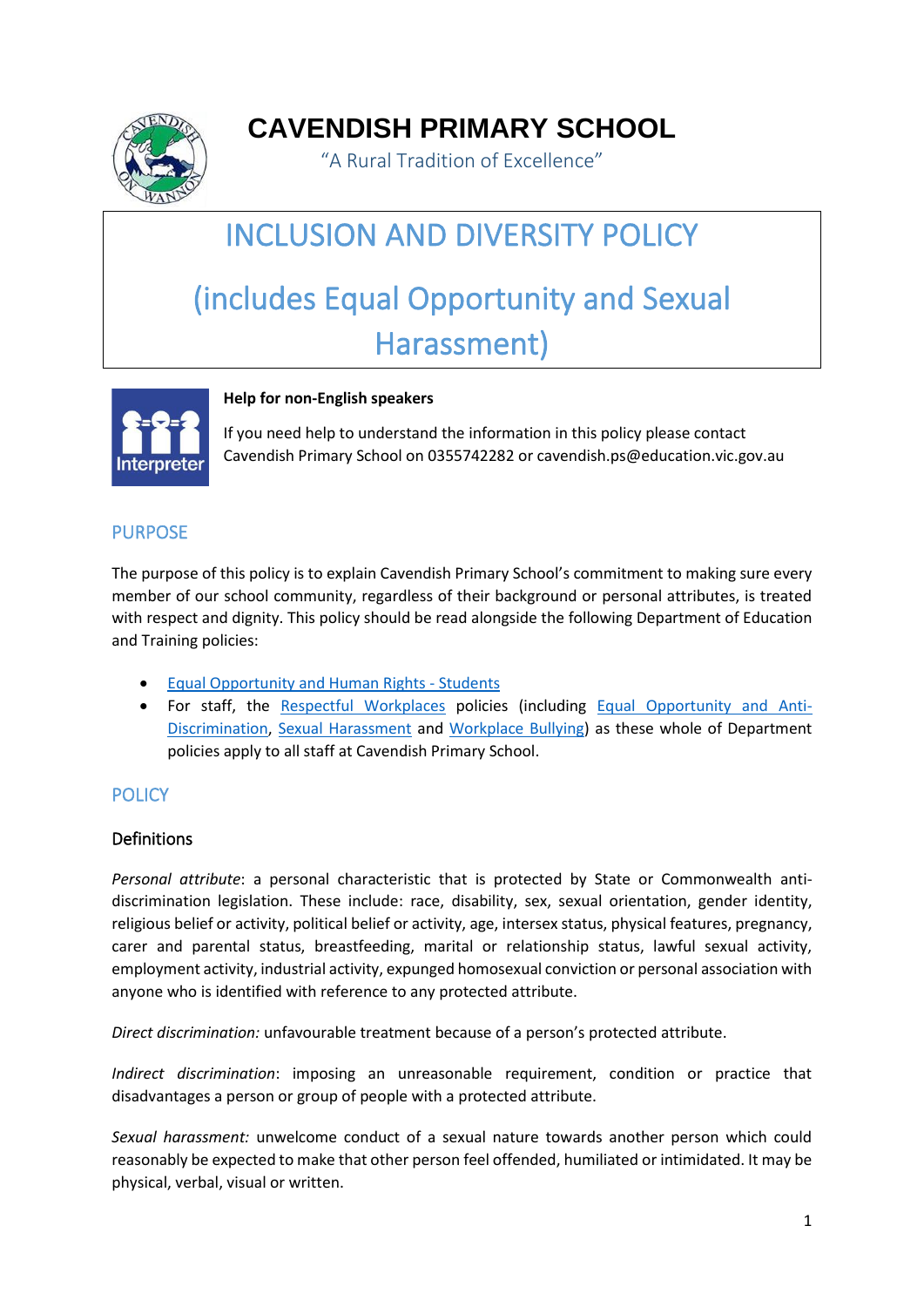*Disability harassment*: an action taken in relation to the person's disability that is reasonably likely, in all the circumstances, to humiliate, offend, intimidate or distress the person.

*Vilification*: conduct that incites hatred towards or revulsion or severe ridicule of a person or group of people on the basis of their race or religion.

*Victimisation*: subjecting a person or threatening to subject them to detrimental treatment because they (or their associate) has made an allegation of discrimination or harassment on the basis of a protected attribute (or asserted their rights under relevant policies or law).

#### Inclusion and diversity

Cavendish Primary School strives to provide a safe, inclusive and supportive school environment which values the human rights of all students and staff.

Cavendish Primary School is committed to creating a school community where all members of our school community are welcomed, accepted and treated equitably and with respect regardless of their backgrounds or personal attributes such as race, language, religious beliefs, gender identity, disability or sexual orientation so that they can participate, achieve and thrive at school.

Cavendish Primary School acknowledges and celebrates the diversity of backgrounds and experiences in our school community and we will not tolerate behaviours, language or practices that label, stereotype or demean others. At Cavendish Primary School we value the human rights of every student and we take our obligations under anti-discrimination laws and the Charter of Human Rights and Responsibilities seriously.

Cavendish Primary School will:

- Actively nurture and promote a culture where everyone is treated with respect and dignity
- ensure that students are not discriminated against (directly or indirectly) and where necessary, are reasonably accommodated to participate in their education and school activities (eg. schools sports, camps, concerts) on the same basis as their peers
- acknowledge and respond to the diverse needs, identities and strengths of all students
- encourage empathy and fairness towards others
- challenge stereotypes that promote prejudicial and biased behaviours and practices
- contribute to positive learning, engagement and wellbeing outcomes for students
- respond to complaints and allegations appropriately and ensure that students are not victimised.

Bullying, unlawful discrimination, harassment, vilification and other forms of inappropriate behaviour targeting individuals or groups because of their personal attributes will not be tolerated at Cavendish Primary School. We will take appropriate measures, consistent with our *Student Wellbeing and Engagement* and *Bullying Prevention* policies to respond to students who demonstrate these behaviours at our school.

Students who may have experienced or witnessed this type of behaviour are encouraged to speak up and to let their teachers, parents or carers know about those behaviours to ensure that inappropriate behaviour can be addressed.

#### **Reasonable adjustments for students with disabilities**